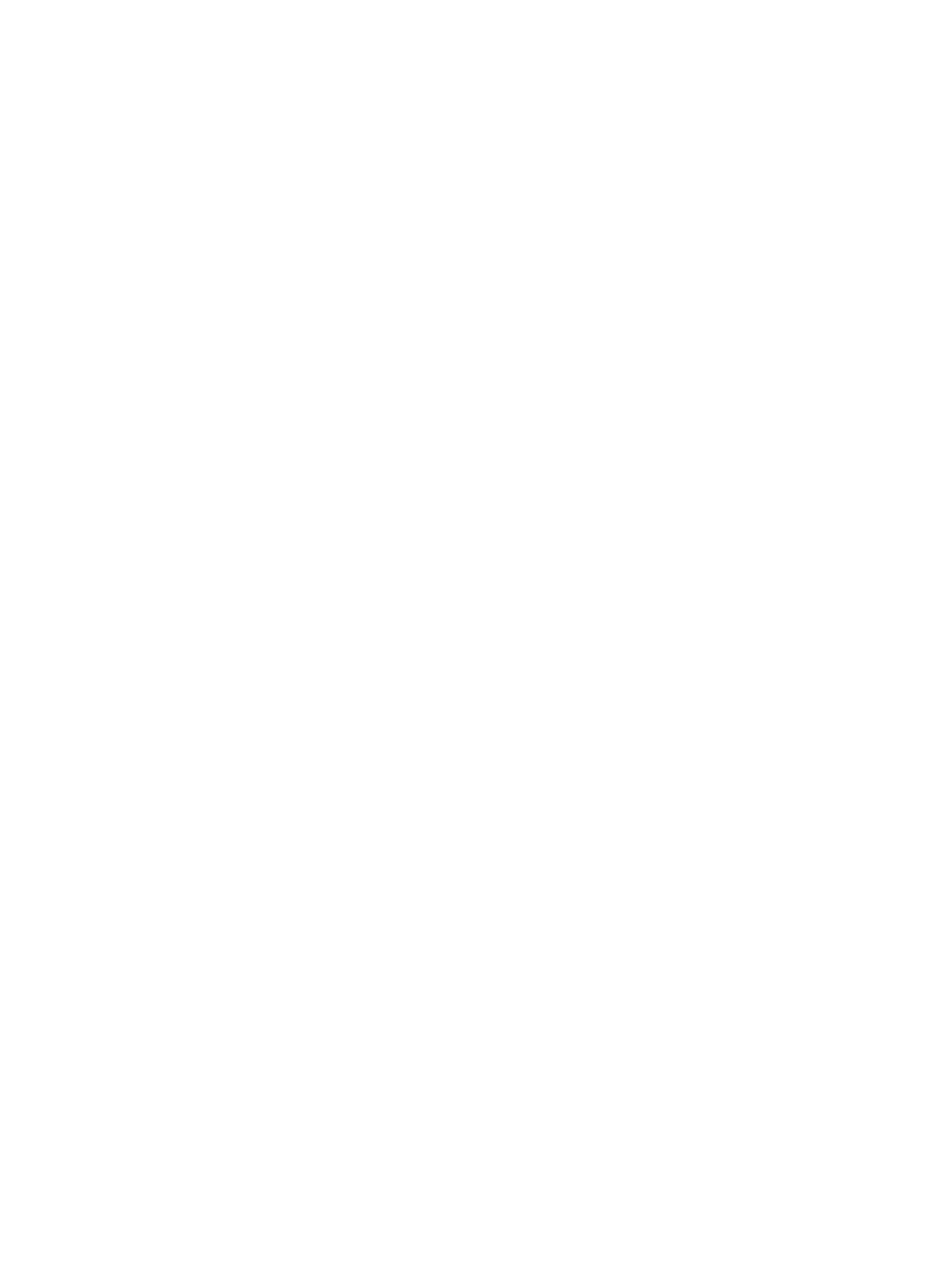*Statutory Instrument No. 62 of 2020*

### EMERGENCY POWERS ACT (Cap. 22:04)

### **EMERGENCY POWERS (COVID-19) (AMENDMENT) REGULATIONS, 2020** *(Published on 5th April, 2020)*

### ARRANGEMENT OF REGULATIONS

### REGULATION

- 1. Citation and commencement
- 2. General amendment of Cap. 22:04 (Sub. Leg.)
- 3. Amendment of regulation 2 of the Regulations
- 4. Amendment of regulation 7 of the Regulations
- 5. Insertion of regulation 30A in the Regulations
- 6. Amendment of Schedule to the Regulations

IN RECOGNITION of the risk posed by the COVID-19 pandemic and in exercise of the powers conferred on the President by section 3 of the Emergency Powers Act, the following Regulations are hereby made —

**1.** These Regulations may be cited as the Emergency (COVID-19) Citation and (Amendment) Regulations, 2020, shall commence on publication and shall be commencement subject to the affirmation by a resolution of the National Assembly.

**2.** The Emergency (COVID-19) Regulations (hereinafter referred to as "the Regulations") are amended by substituting for the words "place of residence" wherever they appear in the Regulations, the word "home".

**3.** Regulation 2 of the Regulations is amended –

(*a*) by inserting in its correct alphabetical order, the following new definition –

"home" means a place where a person resides alone or as a member of a family or household, including in a multi-residential property:

Provided that a home may, subject to regulation 8, include a ploughing field (*masimo*) or a cattle post (*moraka*)"; and

- (*b*) in the definition of "essential services" by  $-$ 
	- $(i)$  substituting for paragraph  $(x)$ , the following new paragraph " $(x)$  communication services, including the media;", and
	- (*ii*) substituting for the word "Gavernment" appearing in paragraph (*oo*), the word "Government".
- **4.** Regulation 7 of the Regulations is amended
	- (*a*) in subregulation (1), by substituting for the words "Form A or B as set out in Schedule 1", the words "the Form in Schedule 1"; and
	- (*b*) in subregulation (2), by substituting for the words "Subject to subregulation (1) (*e*), a person", the words "A person referred to in subregulation (1) (*f*)".

**5.** The Regulations are amended by inserting immediately after regulation 30, the following new regulation —

7 of the Regulations

Amendment of regulation

Insertion of regulation 30A in the Regulations.

Amendment of Cap. 22:04 (Sub. Leg.)

Amendment of regulation 2 of

the Regulations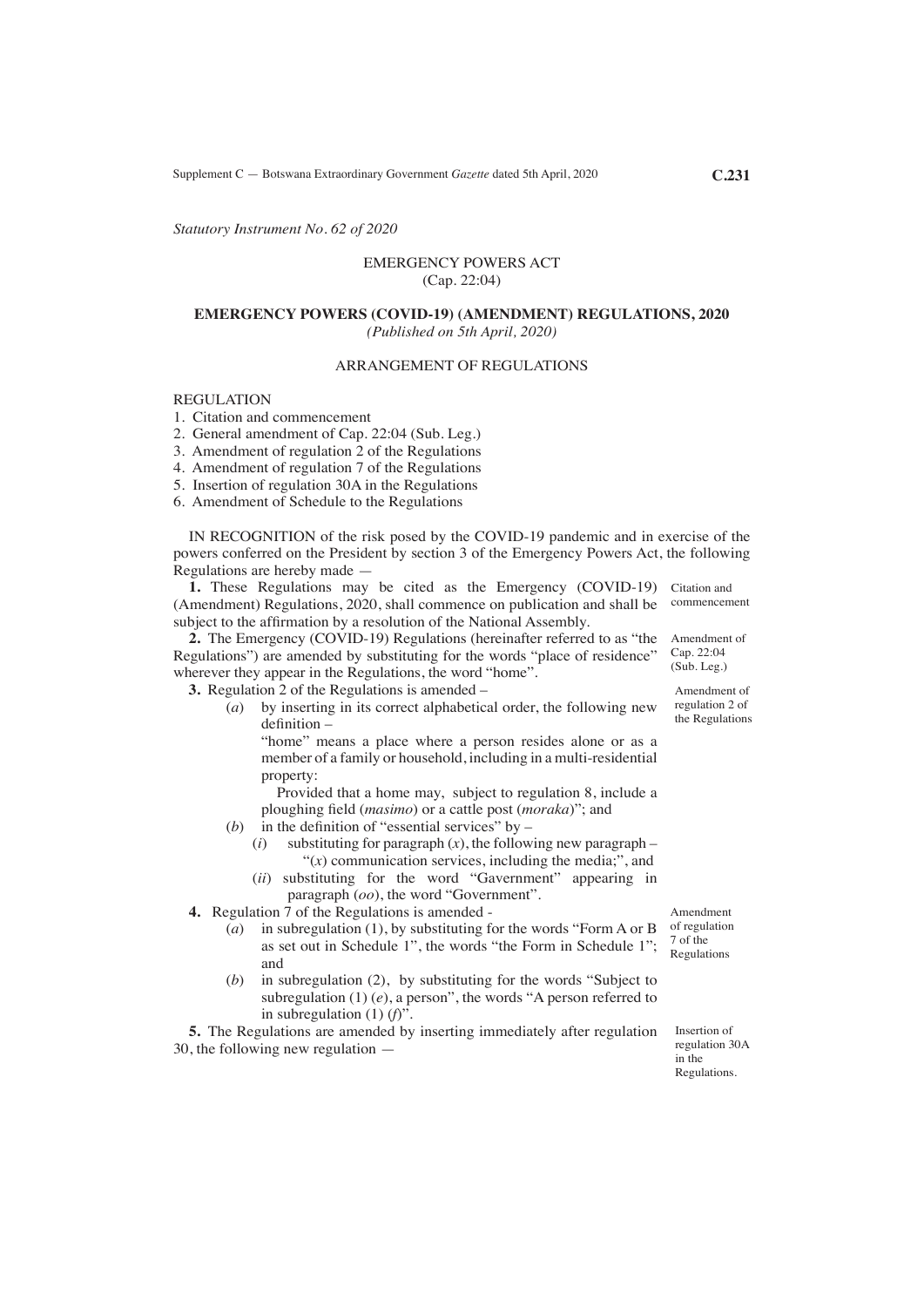#### 30A. (1) The importation or sale of tobacco or tobacco- related products is prohibited during the state of public emergency. "Prohibition of importation or sale of tobacco, etc.

(2) A person who contravenes subregulation (1) commits an offence.".

Amendment of Schedule to the Regulations

**6.** The Regulations are amended by substituting for the Schedule, the following new Schedule –

"Schedule 1"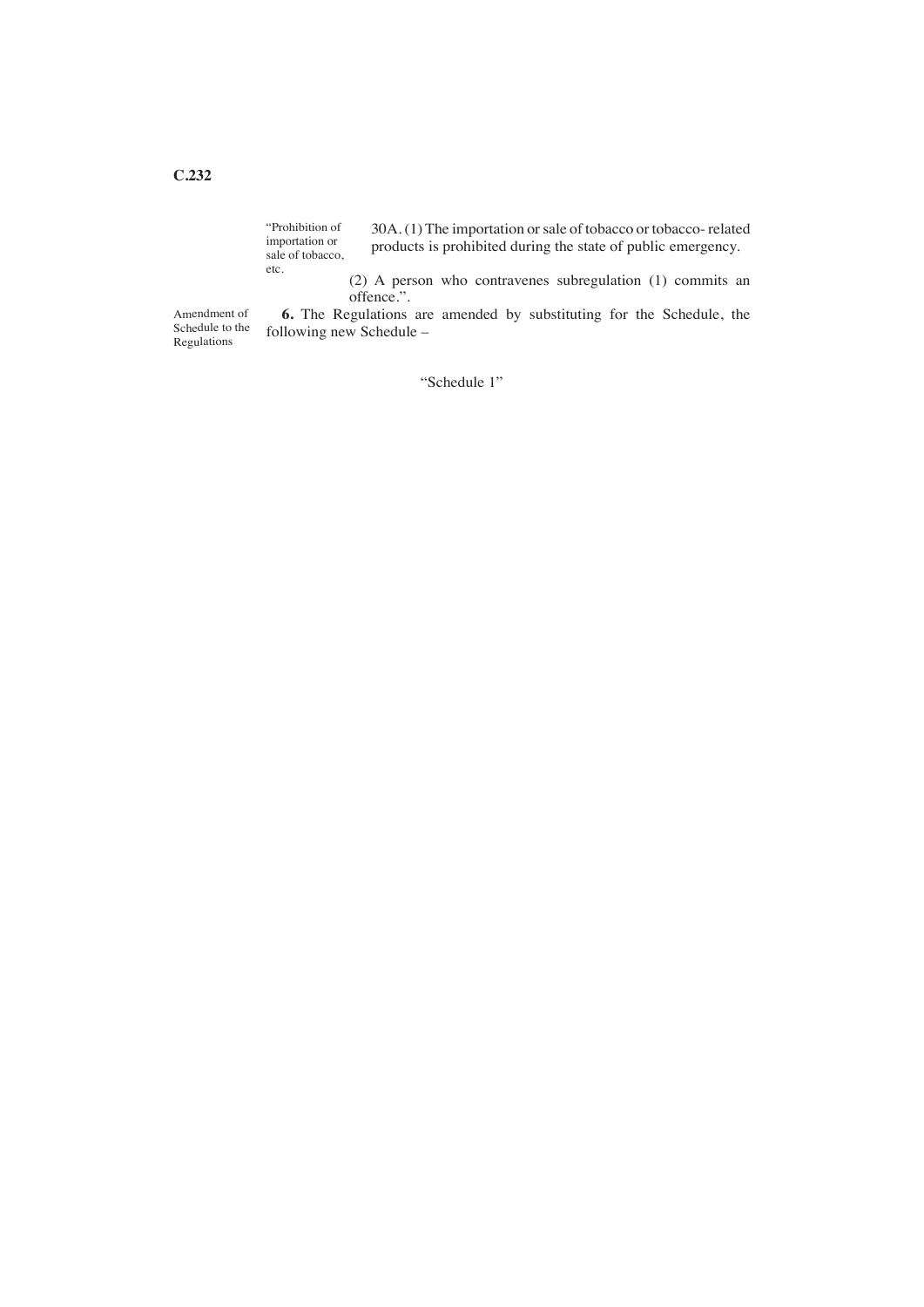

REPUBLIC OF BOTSWANA

FORM

(*reg*. 7 (1))

# DECLARATION FORM OF EXCEPTIONAL MOVEMENT OF PERSONS DURING STATE OF PUBLIC EMERGENCY

(*To be filled in duplicate*)

| <b>Applicant's Details:</b>                 |                 |              |                |                |
|---------------------------------------------|-----------------|--------------|----------------|----------------|
| Surname                                     |                 |              |                |                |
| First, Middle Names                         |                 |              |                |                |
| Sex (tick where appropriate)                | Male            |              | Female         |                |
| Identity No. (Omang)/Passport<br>No.        |                 |              |                |                |
| <b>Nationality</b>                          |                 |              |                |                |
| Date of Birth (dd/mm/yyyy)                  |                 |              |                |                |
| <b>Physical Address</b>                     |                 |              |                |                |
| Plot/House Number                           |                 |              |                |                |
| Ward                                        |                 |              |                |                |
| Village/City                                |                 |              |                |                |
| Email Address:                              |                 |              |                |                |
| Mobile/Contact No 1:                        |                 |              |                |                |
| Mobile/Contact No 2:                        |                 |              |                |                |
| Household Characteristics:                  | Multiple houses | Single house | Private toilet | shared toilets |
| Other (Please describe)                     |                 |              |                |                |
| <b>Contact details of household members</b> |                 |              |                |                |
| <b>Contacts:</b>                            |                 |              |                |                |
| Surname:                                    |                 |              |                |                |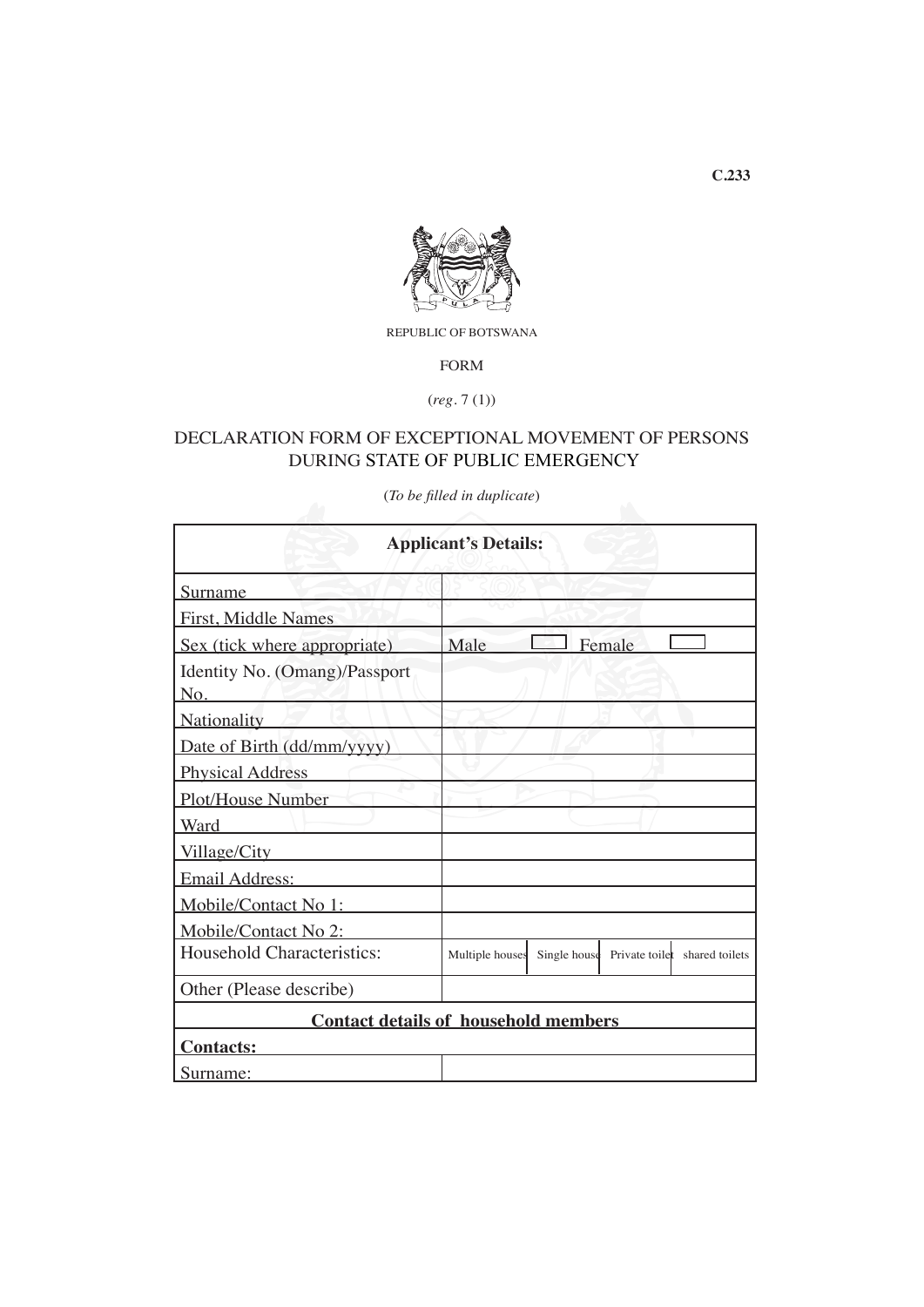# **C.234**

| First, Middle Names:                                                              |  |  |  |
|-----------------------------------------------------------------------------------|--|--|--|
| Mobile No:                                                                        |  |  |  |
|                                                                                   |  |  |  |
| Surname                                                                           |  |  |  |
| First, Middle Names                                                               |  |  |  |
| Mobile No:                                                                        |  |  |  |
| date)is due to the following reasons:                                             |  |  |  |
| Category of Permit (Fill appropriate Part) State reasons below (as<br>applicable) |  |  |  |
| <b>PART 1 - Essential Services (state):</b>                                       |  |  |  |
| Name of Organization:                                                             |  |  |  |
| Contact Person:                                                                   |  |  |  |
| Designation:                                                                      |  |  |  |
| <b>Mobile Numbers:</b>                                                            |  |  |  |
| <b>Provide travel details</b>                                                     |  |  |  |
| Destination:                                                                      |  |  |  |
| Departure Date:                                                                   |  |  |  |
| Departure time:                                                                   |  |  |  |
| Return time:                                                                      |  |  |  |
| <b>PART 2- Transport of essential goods (state):</b>                              |  |  |  |
| Name of Organization:                                                             |  |  |  |
| <b>Contact Person:</b>                                                            |  |  |  |
| Designation:                                                                      |  |  |  |
| Mobile Numbers:                                                                   |  |  |  |
| <b>Provide travel details</b>                                                     |  |  |  |
| Departure:                                                                        |  |  |  |
| Destination:                                                                      |  |  |  |
| Departure Date:                                                                   |  |  |  |
| Departure time:                                                                   |  |  |  |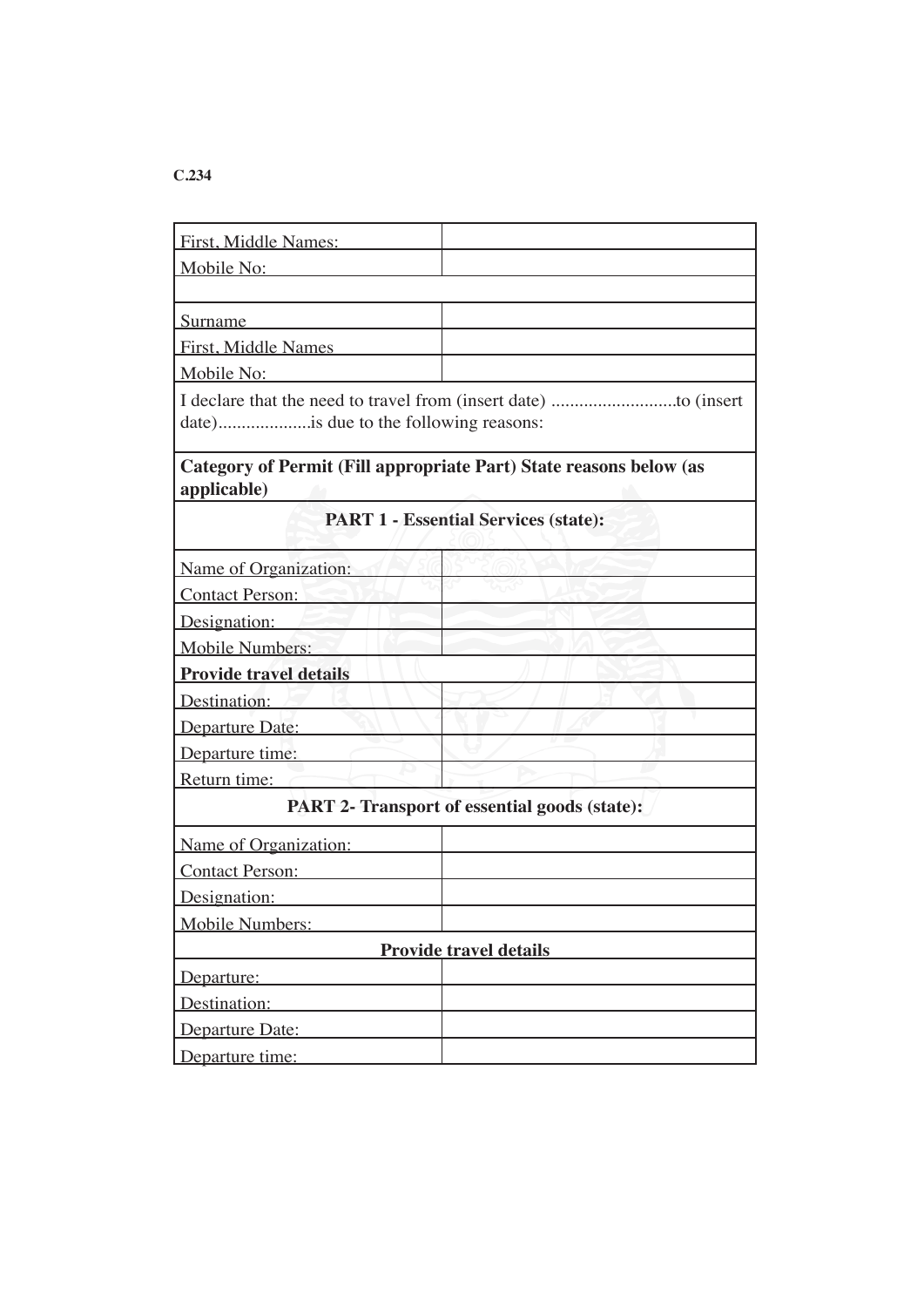| Return time:                                                   |  |  |
|----------------------------------------------------------------|--|--|
| <b>PART 3 - Special Permit</b>                                 |  |  |
| *Reason:                                                       |  |  |
| <b>Example 12 Provide travel details:</b>                      |  |  |
| Departure:                                                     |  |  |
| Destination:                                                   |  |  |
| Date:                                                          |  |  |
| Departure time:                                                |  |  |
| Return time:                                                   |  |  |
| <b>Applicant Signature:</b>                                    |  |  |
| Date (Day/Month/Year)                                          |  |  |
| FOR OFFICIAL USE ONLY (To be completed by Authorizing Officer) |  |  |
| <b>Authorizing Office</b>                                      |  |  |
| Organization                                                   |  |  |
| <b>Contact Number</b>                                          |  |  |
| *If special permit is selected, provide details                |  |  |
| <b>Approving Official</b>                                      |  |  |
| Surname                                                        |  |  |
| First Name                                                     |  |  |
| Designation                                                    |  |  |
| Contact Number                                                 |  |  |
| Time contacted                                                 |  |  |
| Approving Officer's Signature                                  |  |  |
| Date (Day/Month/Year)                                          |  |  |

OFFICIAL STAMP (where available)